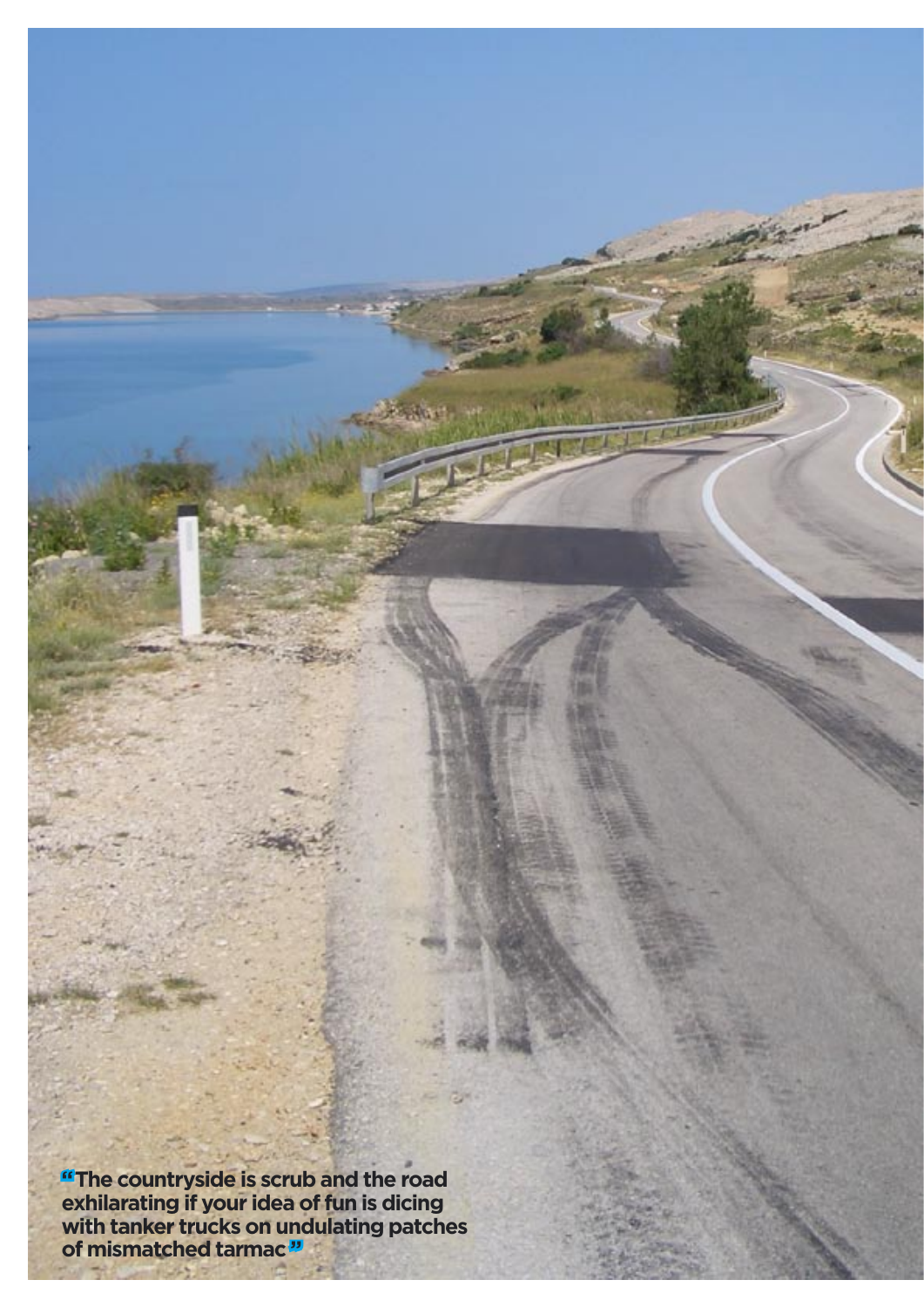

# SPECTACULAR

Lonely Planet said Croatia's Adriatic highway was one of the most exciting drives in the world. Could it possibly live up to the hype? Words and pictures by Simon Hardeman

(They said)

THE

**MOST** 

ROAD

IN THE

WORLD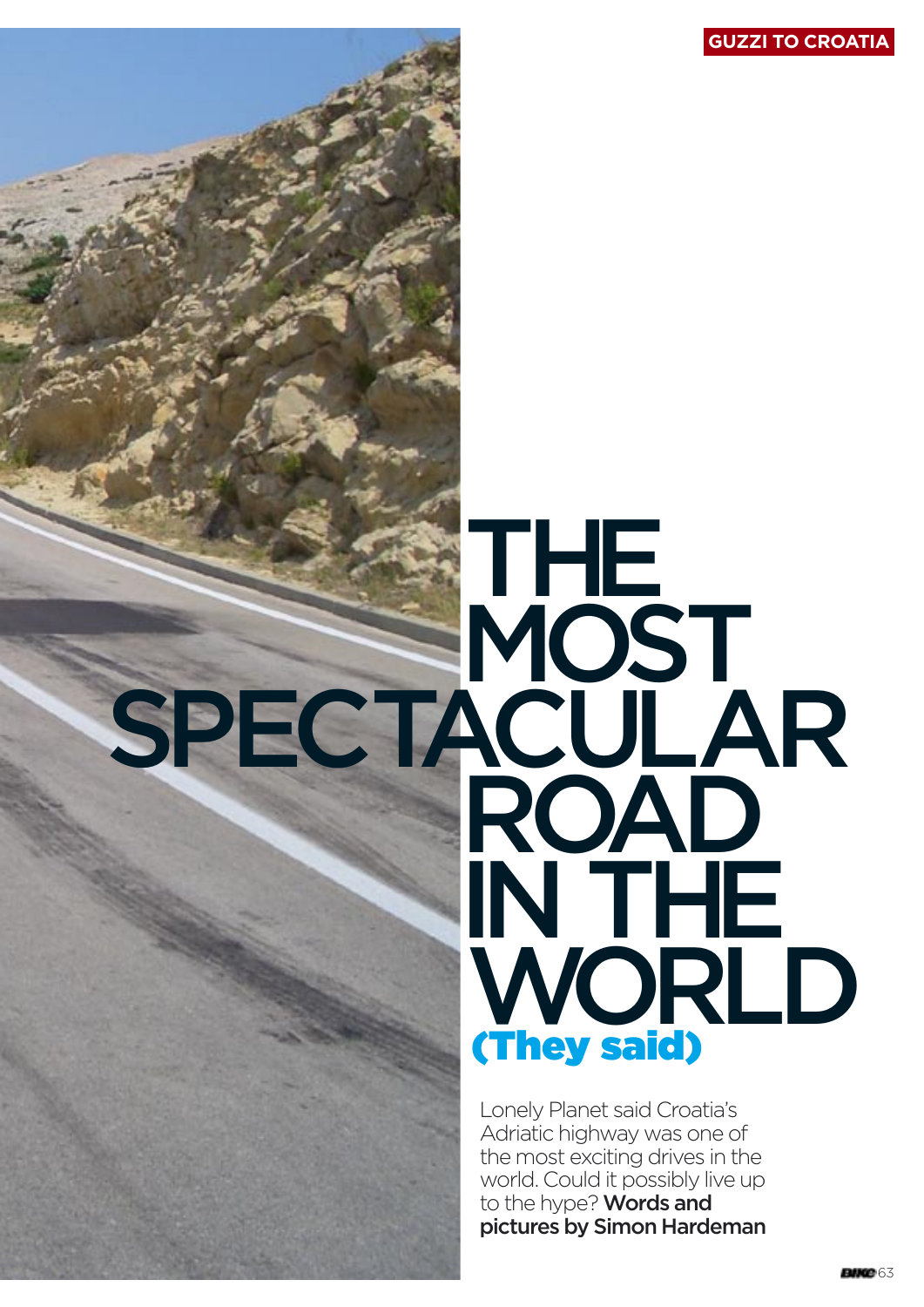**"Split is a staging post on my way to Dubrovnik and the road between them is the best I've ridden so far"**





ast year I took my own bike abroad for the first time. In the past I've flown out and rented: an Enfield in India; a Yamaha trail bike in Cambodia; a death trap 250 in Ibiza and so on. The trip on my Moto Guzzi California – a kind of Lshaped loop across northern Spain and Portugal – was exhilarating.

This year I want to do something similar and when I discover that, according to the Lonely Planet website, 'the spectacular Adriatic

highway from Italy to Albania is one of the most exciting drives in the world', I know where I want to go: Dubrovnik.

A two-day blast across Belgium, Germany, Austria and Slovenia should get me to the Promised Road quickly, but the roads are tedious in the extreme. I get lost in Brussels, sit anxiously on badly surfaced German roads praying for petrol stations – it might be okay if you're in a Merc, but my fuel light comes on at 115 miles. By Stuttgart I'm soaked and frozen, but a maze of one-way lanes, barriers and kerbs separates me from the Ibis hotel just 100 yards away. I decide I hate Germany. Next morning I find a 2ftdiameter puddle of oil under the bike. I am ready to cry.

I pull myself together and, after checking it, I'm sure there's enough oil in the bike. I can't see any obvious breach but can see two wet breather-pipes. I deduce that I've ridden at high speed for so long oil had collected in the air filter and drained overnight. So it's back to heads-down, no-nonsense biking, past Augsburg, Munich, Berchtesgarten, and Salzburg… and by teatime I am in Opatije, Croatia, and the beginning of the fabled 500 miles down the eastern side of the Adriatic, along the Dalmatian Coast.

At the top of this coast is Istria, a peninsula resembling the sleeve of a T-shirt: Opatije is in the armpit. Despite this inauspicious location, my guidebook - the latest Lonely Planet says that Opatije has the most stunning coastal views in all Croatia. This is not true. Yes, it sits on a pretty bay, but there's a smoking chimneystack across the bay.

What Opatije does have is huge number of German couples in campervans and on BMWs. They don't acknowledge me and I begin to realise why. For them, motorcycling is not about romance or freedom or camaraderie – it is simply the most efficient way for two people to travel.

A little way down the coast at Uvala Plomin, on a circular observation platform thrusting precariously from a rocky outcrop, I do find a good panorama. The shoreline plunges into fabulously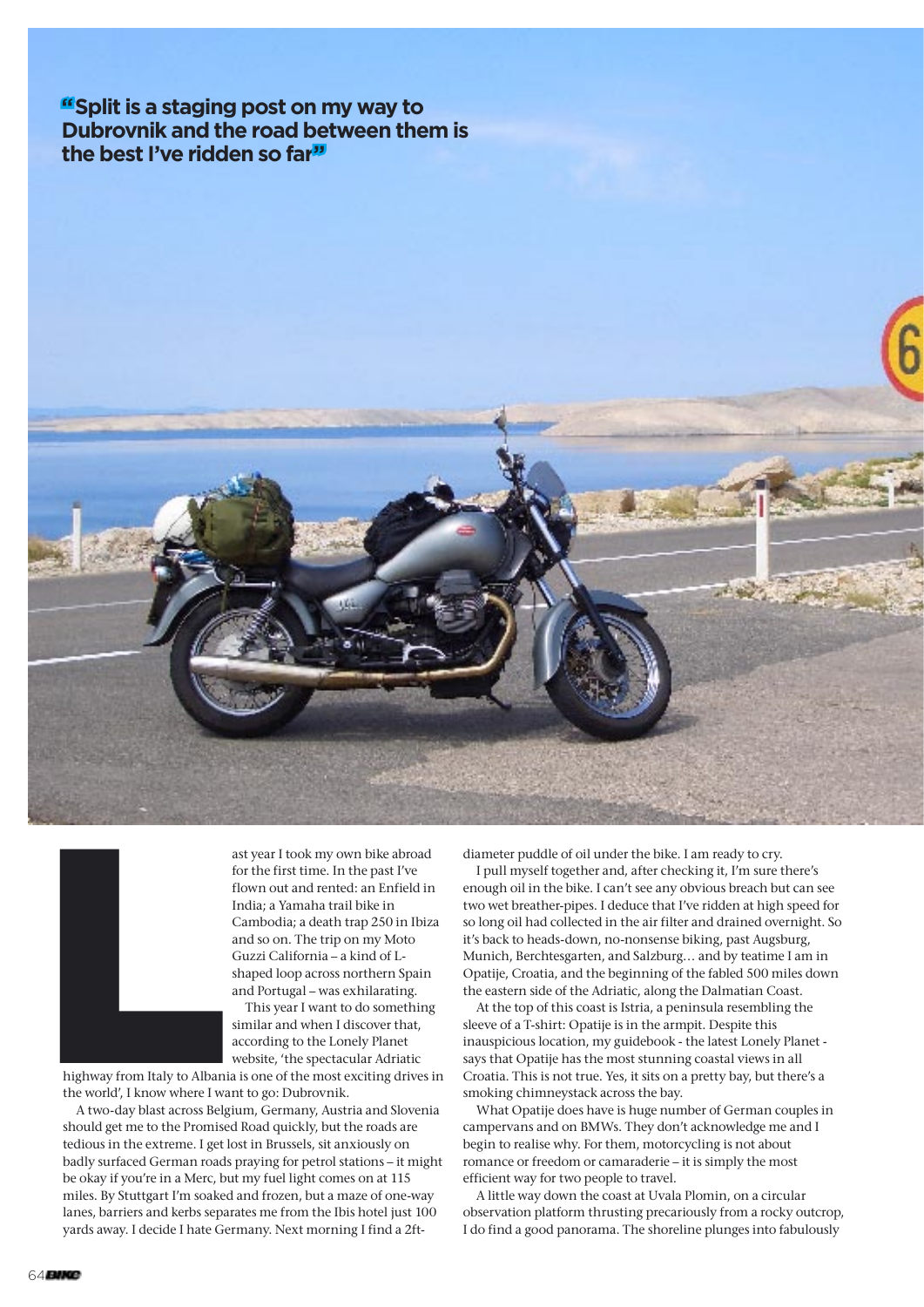### **GUZZI TO CROATIA**

**Contemplating Lonely Planet exaggeration**





clean turquoise water that reaches across to the scrub-green island of Cres. At Uvala Plomin I also discover that asking for tea with milk in Croatia is not the way to get, well, tea with milk. But strawberry fruit tea with milk is surprisingly palatable.

Curiously refreshed, I rejoin the coast road to pass through the industrial town of Rijeka and the huge lagoon-like Bakar bay, where companies have painted their names on the opposing rocky hill-faces. If there were any justice, one of them would be called Blot. The countryside is scrub and the road hardly

exhilarating, unless your idea of fun is dicing with middleaged oil tankers on a series of undulating patches of mismatched tarmac.

**It may not be immaculately surfaced by at least the Adriatic highway's quiet**

## **"On Pag I ride up a pink ravine that makes me feel like a Lilliputian sliding up Gulliver's butt-crack"**

After the town of Senj, the landscape becomes barrenly beautiful and the road clears and smooths out. Off the coast now there's an eerie sight: the island of Pag rising out of the water like an iceberg made of a meteor from Mars: pink, empty and with not a tree, bush or blade of grass. I take the short ferry ride to it. The only other bike aboard is a cliché – a black BMW with a standoffish, podgy middle-aged couple on it. They're equipped with grey BMW T-shirts, black BMW neckerchiefs, BMW hand luggage and the radio in their fairing is playing BMW-pop.

From the ferry I ride up a pink ravine that makes me feel like a Lilliputian sliding up Gulliver's butt-crack. What vegetation there is clings to the land like moths to a net-curtain. The lace-making town at the centre of the island is pretty, its alleys full with women sitting fashioning doilies, but its beach, like 99 per cent of those in Croatia, is sole-scouring rocks. After sunset, at a quayside bar in Pag town, I watch cars come down the slope on the hill opposite, their lights in the blackness making them look like little aircraft swooping in. I want to be one of those little planes.

> The next day I'm back on the mainland coast road. I'm aiming for Split but after just 50 miles I'm seduced by the town of Zadar. Its old town sits

on a rectangular peninsula and, as I watch the tide of gorgeous women streaming into it across the footbridge from the new town, I know I'm going to stay a while. The next day, on the rocky 50m strand that serves as the town's beach, I begin my own seducing. I meet the beautiful Zoja, who gives me her number and says she's keen to go out on the bike and have a drink. Suddenly, punctures, lost credit cards, oil slicks and Germany are all forgotten. Let's rock! Back at my room, I pick up my phone and realise Zoja's number hasn't saved in its memory. My cry of anguish includes a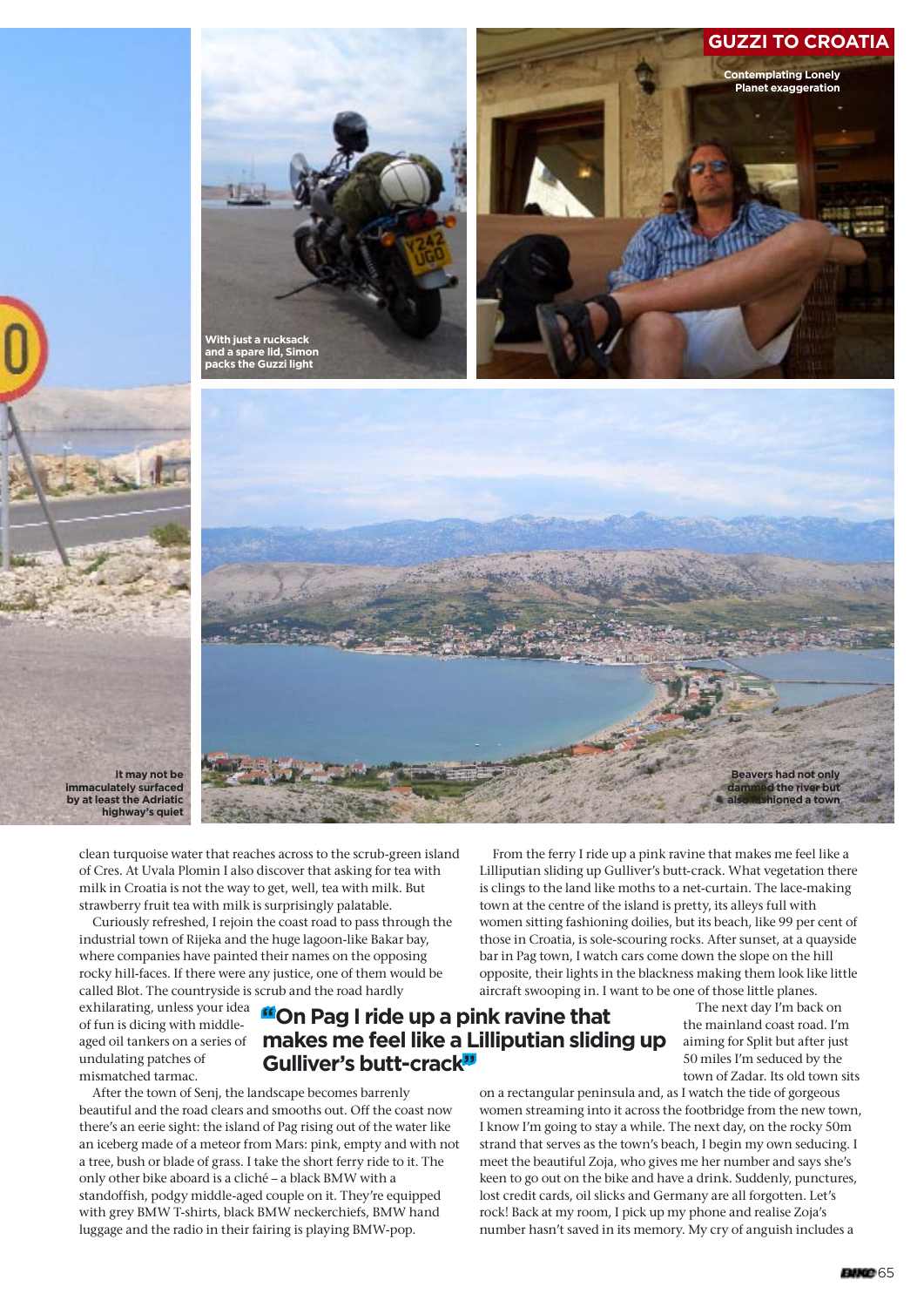**"The shoreline plunges into fabulously clean turquoise water that reaches across to the scrub-green island of Cres"**



final acceptance that this trip is truly ill starred.

Despite the hangover of a drunken night with Davor the lawyer, I split for for Split. The road's dull until I reach a kind of Croatian Canvey Island called Sibenik, after which it begins to hug the shoreline, passing through the picturesque white-walled and terracotta-roofed towns stud the coast.

Rounding a corner, over a rise, laid out on my right is an enormous expanse of water dotted with white yachts, a necklace of islands on its far side. To the left of the road is the spine of mountains that runs down the edge of the country.

As I approach Split, a serrated slab of white cliffs rises – massive, Gormenghast-like protective walls and ramparts. Then as I get closer I realise they're huge, bleak blocks of flats – dozens of them entirely surrounding the landward side of the ancient city.

Most Croatian towns are full of rooms for tourists, often advertised with the sign 'apartman', which sounds like an existential superhero. The one I find is in a two-bed flat and belongs to 20-ish single mother Ivana and her three-year-old son, who relocate to their mother's room next door as I make myself comfortable amid the grotesquery of someone else's cuddly toys.

Diocletian's Palace is an area of a square mile or so that's been built and rebuilt for 1700 hundred years, a warren of alleys spidering between picturesque squares and piazzas where openair cafes lie beneath Italianate, medieval and Roman architecture. The town also has a totally unexpected side, a hedonistic architectural tumour called Bacvice: a concrete clubland set across a noise-cancelling headland from the old city and around which, nightly, scores of drunken Croatian teenagers collapse, puking and groaning, or smash bottles on the rocky town beach and urinate in gutters and shrubbery while singing loudly. It's a shock to the system if you think the Mediterranean culture has little in common with boozed-up, Friday-night urban Britain.

Split is just a staging post on my way to Dubrovnik, 'the pearl of the Adriatic'. The road between the two is the best I've ridden so far, especially along the self-proclaimed Makarska Riviera – 40 miles of S-bends bordering turquoise water, with a pretty fishing village in every cove. Yet the most impressive landscape is also the most unexpected. South of Ploce, halfway along the 150 miles between Split and Dubrovnik, I could be in China. What look like flooded paddy fields link conical hills in the delta of the River Neretva. It's freshness and fertility is a refreshing change from the dusty dryness of the rest of the country.

As I ride deeper into Croatia, there's the sense of a gradually disappearing country: it tapers away and the mountains press you closer and closer to its rocky edge, giving Dubrovnika a kind of 'heart of Croatian darkness' quality, something heightened by the